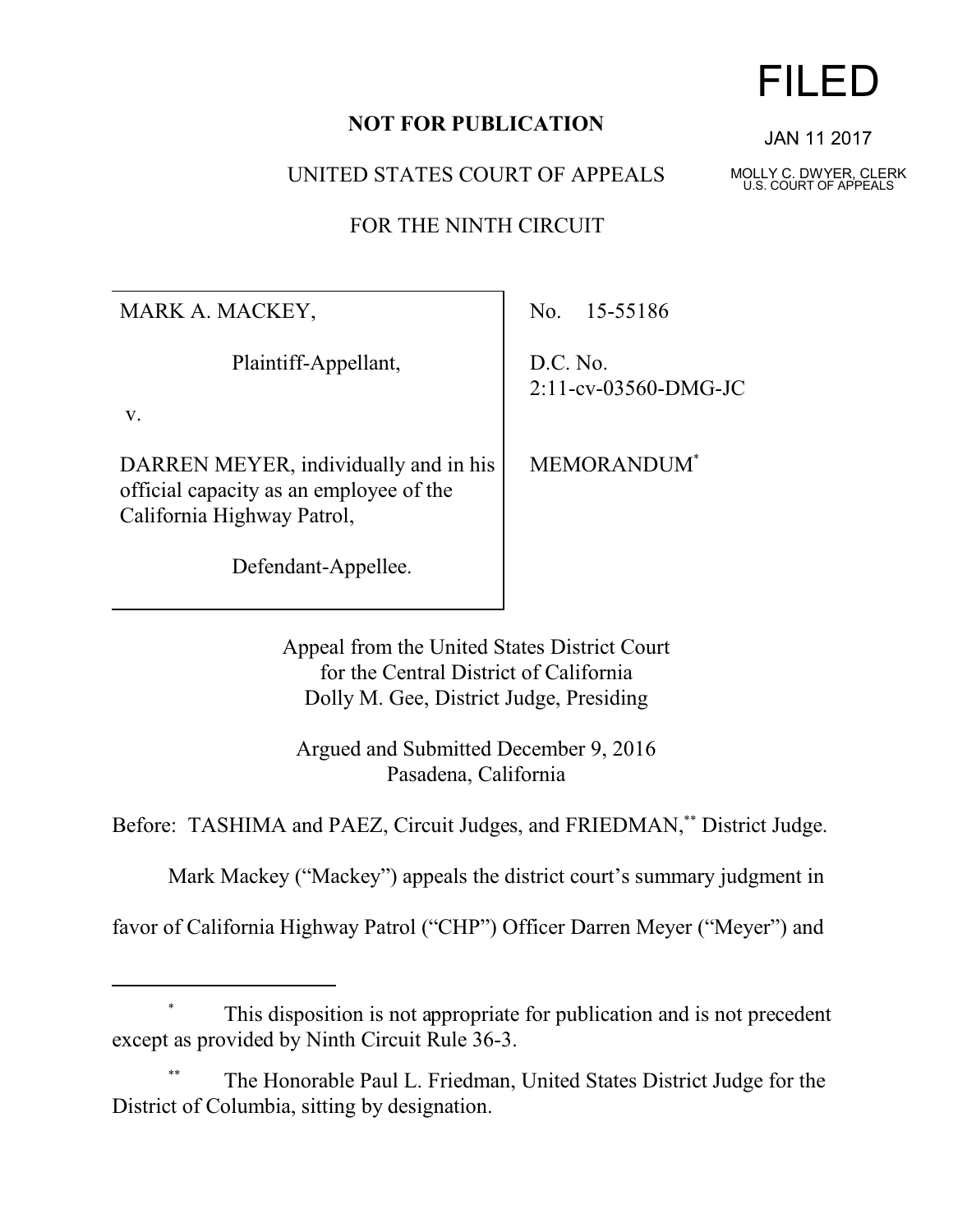the denial of partial summary judgment in his favor. We have jurisdiction pursuant to 28 U.S.C. § 1291. We review de novo a district court's grant or denial of summary judgment, *see, e.g.*, *McCormack v. Herzog*, 788 F.3d 1017, 1029 (9th Cir. 2015), and we reverse and remand.

Mackey was arrested in 2011 while reading scripture outside the Department of Motor Vehicles' ("DMV") office in Hemet, California. A security guard asked Mackey to leave and he refused. DMV personnel then called the CHP and requested that Mackey be removed from the property. CHP dispatch called Meyer and relayed that there was a "preacher [] outside harassing customers waiting in line [at the DMV] . . . [who] has been asked to leave but is refusing." Upon arriving at the DMV, Meyer confirmed with the security guard that Mackey was the preacher who had refused to leave and then, without asking Mackey any questions, placed him under arrest.

Mackey filed suit against Meyer under 42 U.S.C. § 1983 alleging, *inter alia*, unlawful arrest in violation of the Fourth Amendment as well as false arrest or imprisonment under California state law. The parties filed cross-motions for summary judgment. Meyer argued that he was entitled to qualified immunity because under the circumstances there was probable cause for Mackey's arrest and, even if probable cause did not exist, he acted reasonably. Mackey sought partial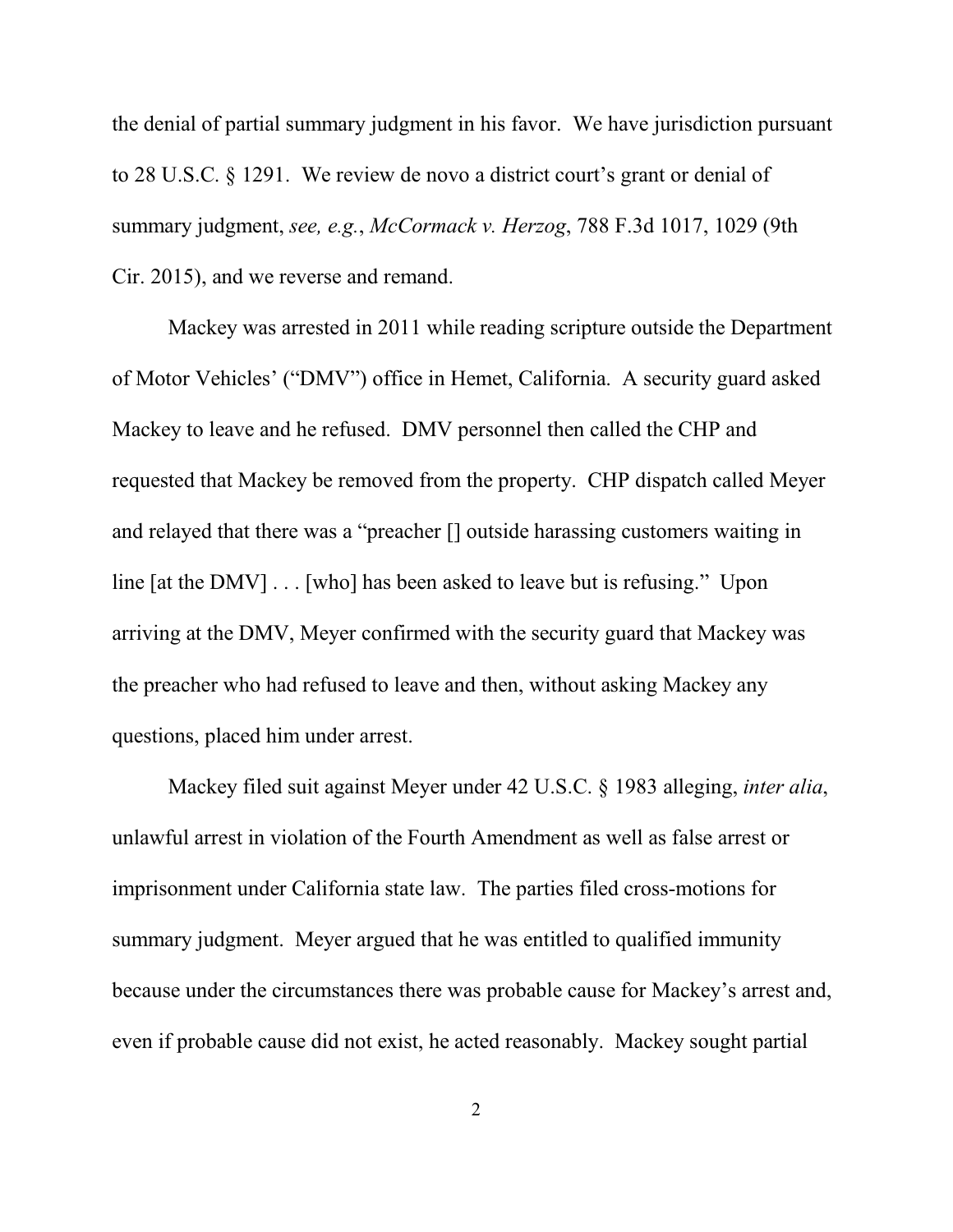summary judgment in his favor on those two issues. The district court granted Meyer's motion and denied Mackey's.

#### **The Fourth Amendment Violation and Qualified Immunity**

"In resolving questions of qualified immunity at summary judgment, courts engage in a two-pronged inquiry. The first prong asks whether the facts, '[t]aken in the light most favorable to the party asserting the injury,  $\ldots$  show the officer's conduct violated a [federal] right[.]" *Tolan v. Cotton*, 134 S. Ct. 1861, 1865 (2014) (quoting *Saucier v. Katz*, 533 U.S. 194, 201 (2001)) (alterations in original). "The second prong of the qualified-immunity analysis asks whether the right in question was 'clearly established' at the time of the violation." *Id.* at 1866 (quoting *Hope v. Pelzer*, 536 U.S. 730, 739 (2002)).

### Probable Cause

First, Meyer violated Mackey's Fourth Amendment rights because he lacked probable cause to arrest Mackey for either California Penal Code § 602.1(b) ("Section 602.1(b)")—the violation for which he was arrested—or California Code of Regulations, Title 13, § 1860(a) ("Section 1860(a)")—the violation for which he was ultimately charged. "Probable cause exists when, under the totality of the circumstances known to the arresting officers . . . a prudent person would believe the suspect had committed a crime." *Dubner v. City & Cty. of S.F.*, 266 F.3d 959,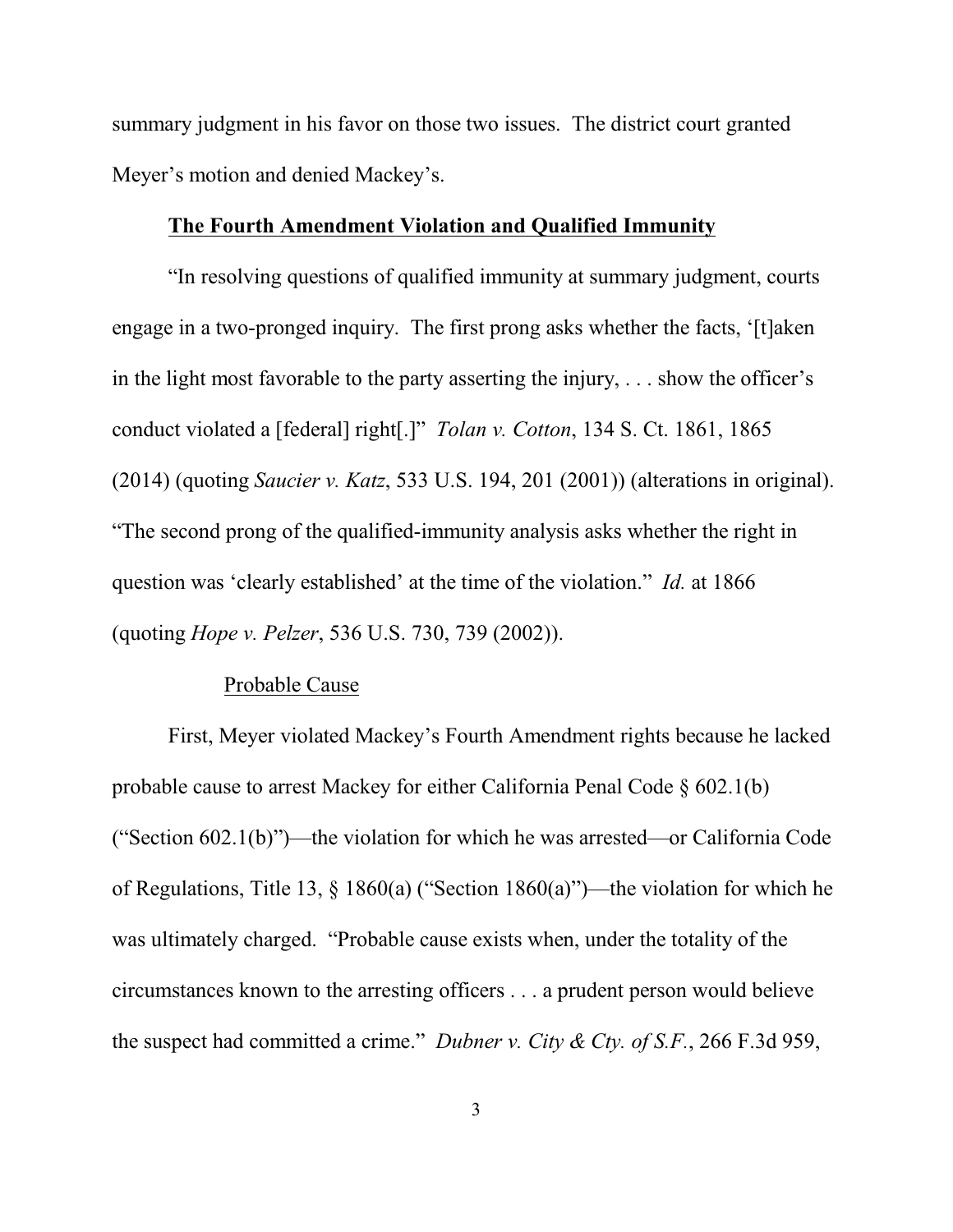966 (9th Cir. 2001); *see also Crowe v. Cty. of San Diego*, 608 F.3d 406, 432 (9th Cir. 2010).

"[A] violation of [Section] 602.1[b] has two elements: (1) intentional interference, and (2) refusal to leave." *Dubner*, 266 F.3d at 966. Element one requires that an individual "intentionally interfere" with a business by "obstructing or intimidating those attempting to carry on business." Cal. Penal Code § 602.1(b). CHP dispatch told Meyer that Mackey was "harassing" customers at the DMV by preaching, but there was no evidence that Meyer had any knowledge of Mackey "intentionally interfer[ing] with the business of the [DMV]" prior to his arrival. *See Dubner*, 266 F.3d at 959. Upon arrival, Meyer encountered Mackey reading his bible aloud in a dirt patch, neither obstructing nor intimidating anyone in line. Meyer avers that Mackey was "yelling at the people waiting in line," "that there was obvious verbal confrontation between the group of men and the people standing in line," and that the "confrontation was heated and nearing a physical state." That version of events<sup>1</sup> is completely belied by video and audio footage<sup>2</sup> which does not reveal any confrontations whatsoever, and merely shows Mackey

<sup>&</sup>lt;sup>1</sup> This includes facts alleged by other declarants submitted on behalf of Meyer.

<sup>&</sup>lt;sup>2</sup> "[There] are no allegations or indications that the video [and audio] was doctored or altered in any way." *Scott v. Harris*, 550 U.S. 372, 378 (2007).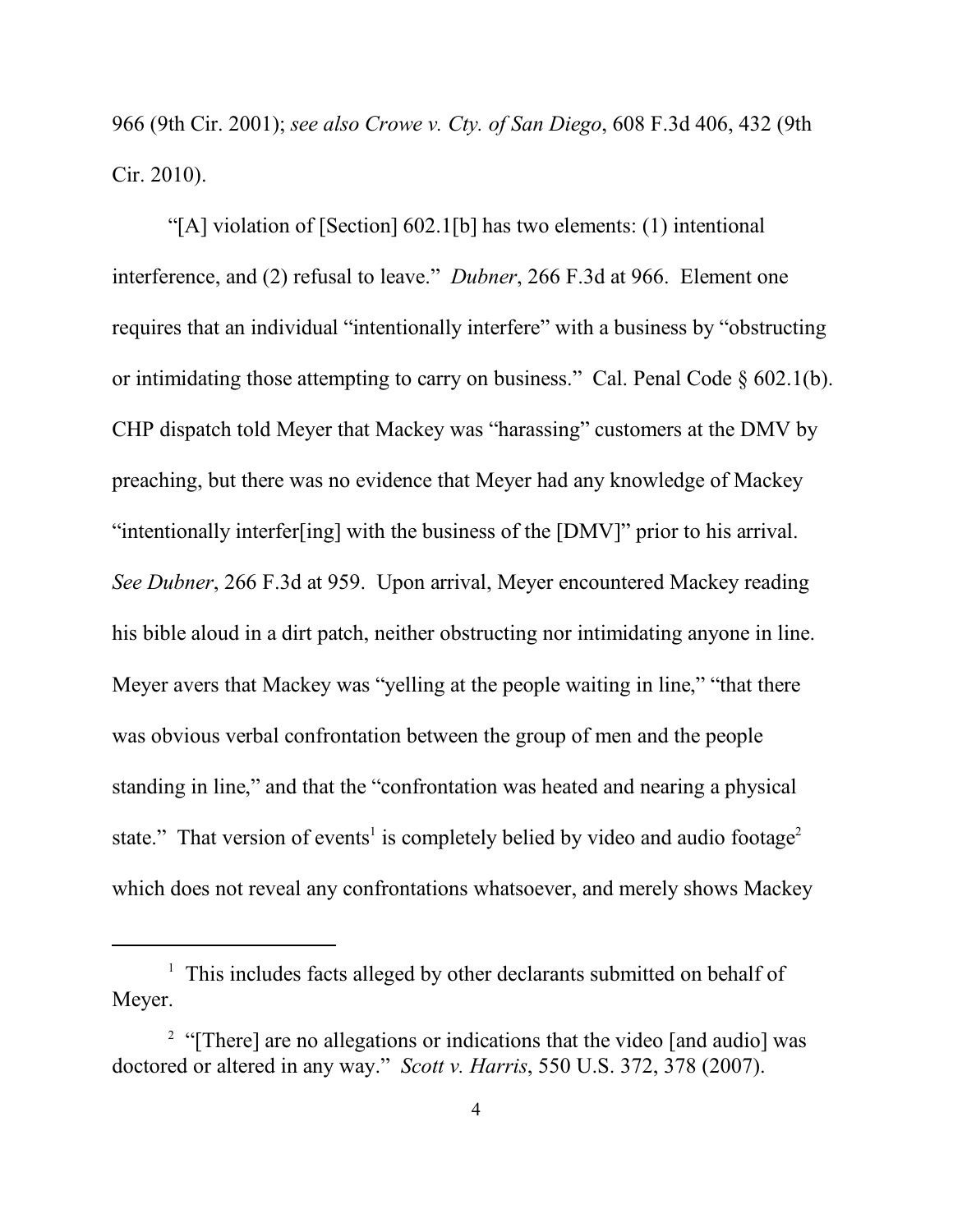reading the bible aloud somewhat apart from people standing in line. *See Scott v. Harris*, 590 U.S. 372, 380 (2007). As a result, with the information Meyer possessed, he lacked probable cause to arrest Mackey for a violation of Section 602.1(b). *See Dubner*, 266 F.3d at 967.

A violation of Section 1860(a) likewise has two elements: (1) a demonstration or gathering, and (2) a lack of a permit. With respect to element two, Meyer cannot establish probable cause as to Mackey's lack of a permit. Meyer and his colleagues stated they had previous experiences with groups preaching at the DMV without a permit, but that information is not specific enough to establish probable cause; nowhere does Meyer actually confirm that either he or his colleagues knew that their prior experiences had specifically involved Mackey previously preaching without a permit.The statement in Meyer's declaration that it "was clear" to him that Mackey lacked a permit is conclusory and contradicted by the complete lack of evidence that anyone informed him or that he inquired as to whether Mackey had a permit prior to arresting him. As a result, Meyer lacked probable cause for the arrest.

#### Clearly Established Law

Having determined that Meyer lacked probable cause for Mackey's arrest, we turn to the second prong of the qualified immunity analysis, i.e., whether the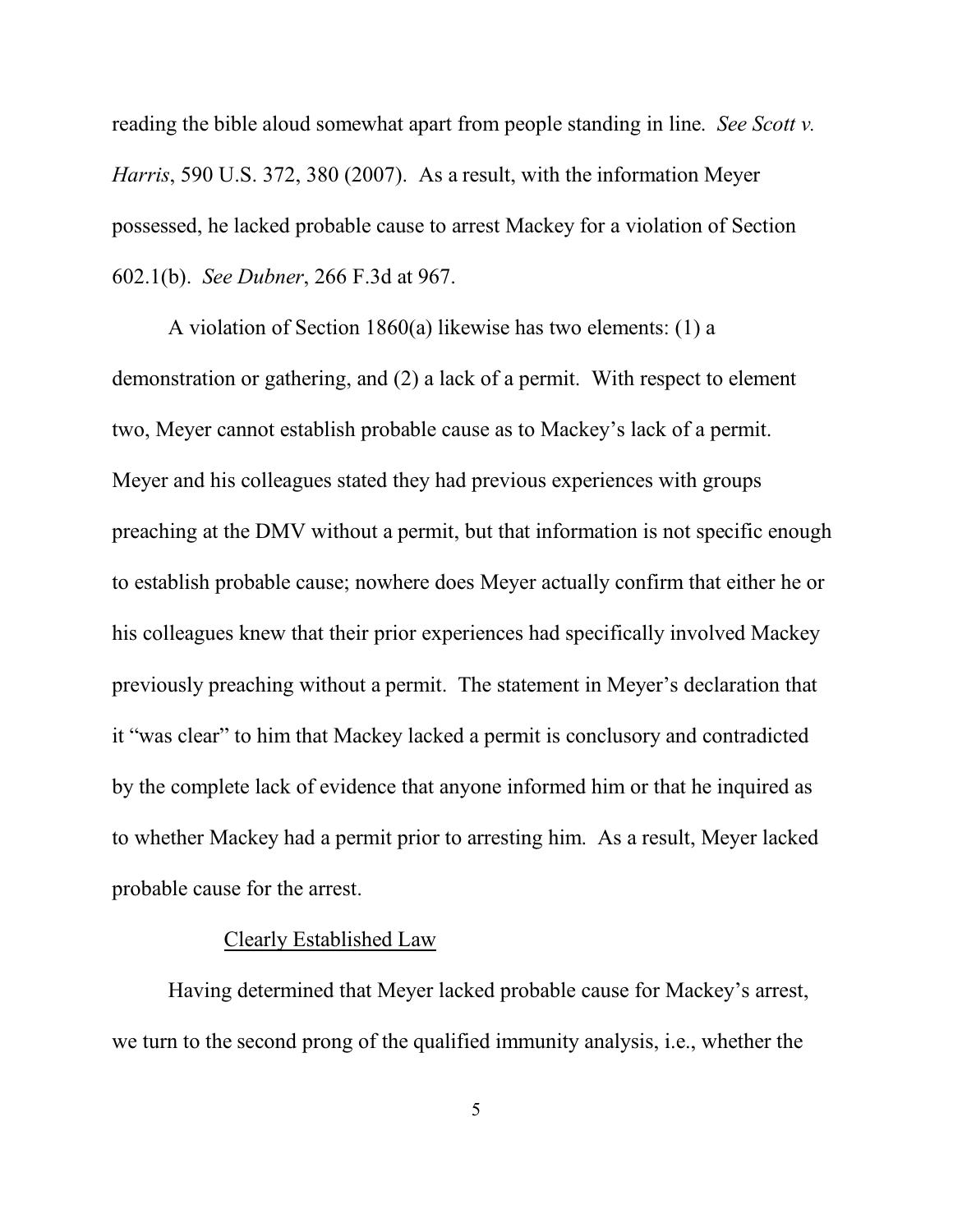law was clearly established at the time of the incident. In addressing that inquiry, the "'salient question . . . is whether the state of the law' at the time of an incident provided 'fair warning' to [Mackey] 'that [his] alleged conduct was unconstitutional.'" *Tolan*, 134 S. Ct. at 1866 (quoting *Hope*, 536 U.S. at 741) (alterations omitted). In the context of the Fourth Amendment, "if the officer's mistake as to what the law requires is reasonable, [then] the officer is entitled to the immunity defense." *Saucier*, 553 U.S. at 205.

Here, Meyer's mistake was unreasonable as both statutes at issue are clear on their face. First, no reasonable officer would arrest an individual without ensuring that individual did not have a permit under Section 1860(a). Second, it was objectively unreasonable for Meyer to think Mackey was obstructing or intimidating individuals based on the information relayed by the dispatcher in combination with what he witnessed upon arriving on the scene. We thus conclude that Meyer is not entitled to qualified immunity.

#### **State Law Claims**

In addition to Mackey's constitutional claims, he also seeks damages under California law for false arrest/imprisonment. The district court erred in its analysis of Mackey's false arrest/imprisonment claim by simply relying on its Fourth Amendment probable cause determination. In California, establishing that the

6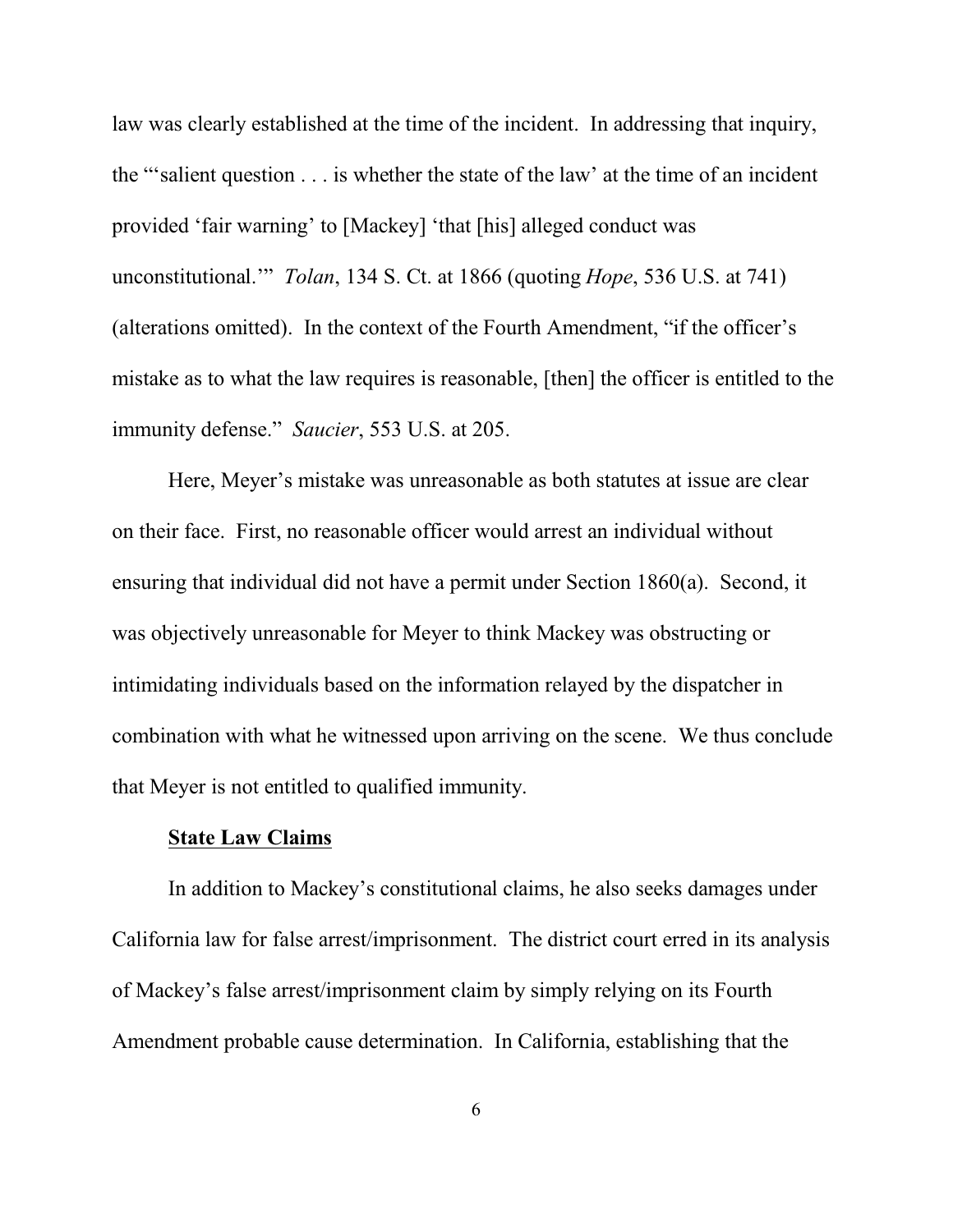officer had probable cause under the Fourth Amendment is necessary, but insufficient, to establish that a warrantless misdemeanor arrest was lawful. *See, e.g.*, *Edgerly v. City & Cty. of S.F.*, 599 F.3d 946, 959 (9th Cir. 2010); *see also, Barry v. Fowler*, 902 F.2d 770, 772 (9th Cir. 1990). Under California Penal Code § 836(a)(1) ("Section 836(a)(1)"), in order to effectuate a lawful warrantless arrest for a misdemeanor offense, an officer must have "probable cause to believe that the person to be arrested has committed [an offense] in the *officer's presence*." (emphasis added). "Whether the offense is committed in the officer's presence is to be determined by the events observable to the officer at the time of the arrest." *Padilla v. Meese*, 229 Cal. Rptr. 310, 312 (Ct. App. 1986) (quoting *People v. Welsch* 199 Cal. Rptr. 87, 90 (Ct. App. 1984)).

The relevant inquiry as to Mackey's state law claim, then, is whether Meyer's arrest complied with Section  $836(a)(1)$ . Here, the answer is no. As discussed *supra*, Meyer did not personally observe Mackey violating either Section 602.1(b) or Section 1860(a) because he did not witness any obstruction or intimidation by Mackey nor did he inquire whether Mackey lacked a permit.

This is not the end of the inquiry, however, as California has an analogue to qualified immunity. California Penal Code  $\S 847(b)(1)$  "protects police officers from civil liability for false arrest or imprisonment arising out of an arrest *if the*